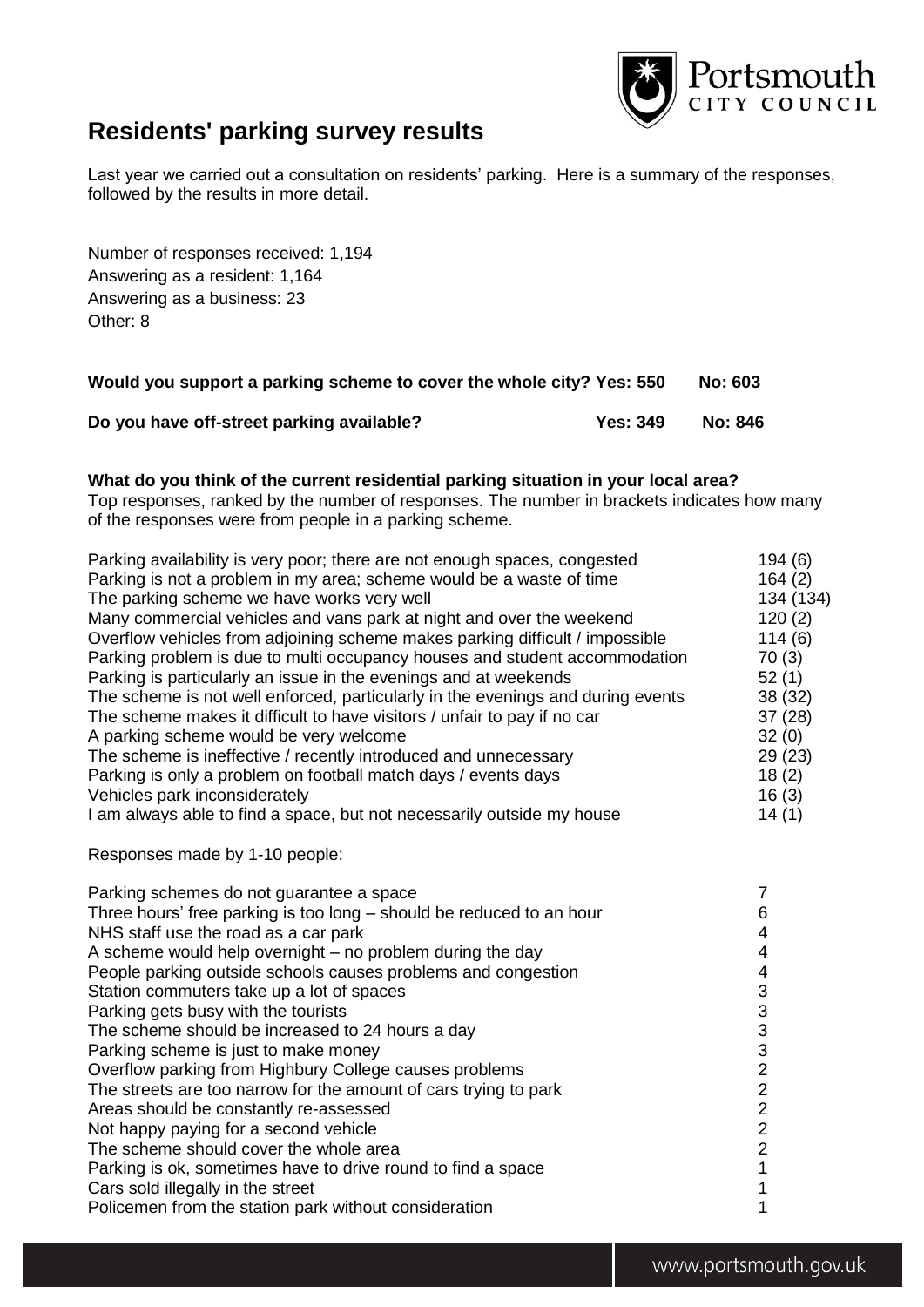| Scheme should operate Monday to Friday 9am - 5pm           |  |
|------------------------------------------------------------|--|
| Improvements are needed to the roads as well as to parking |  |
| The permit itself should be bigger                         |  |
| I have a motorbike, as it is easy to park                  |  |
| I don't have a car                                         |  |
| Residents with garages should be made to use them          |  |
| Parking should be restricted to one side of the road only  |  |
| Parking scheme has a negative impact on local businesses   |  |
| The scheme should not include any commercial vehicles      |  |

## **How do you feel about residents' parking across the city?**

Top responses (number in brackets indicates those within a parking scheme):

| Do not agree with it, waste of money, doesn't guarantee a space                       | 178 (29)       |
|---------------------------------------------------------------------------------------|----------------|
| The scheme is a great idea                                                            | 168 (35)       |
| It moves the problem on, instead of dealing with it (displacement parking)            | 86 (13)        |
| The scheme I live within works well                                                   | 80(25)         |
| The scheme should cover the whole of the city or none at all                          | 60 (10)        |
| Expensive for visitors, restricted on length of stay, unfair on residents with no car | 59 (12)        |
| It seems to be a fair policy                                                          | 58 (8)         |
| The parking situation in the city is very poor                                        | 58(5)          |
| It should be in some key areas, but not all                                           | 49 (8)         |
| Can't comment / don't know                                                            | 44 (16)        |
| It needs to be strictly enforced, day and night                                       | 38(17)         |
| Company vans should not be given permits                                              | 37(4)          |
| Good idea in roads close to town and shops, but not on the edge of the City           | 32(6)          |
| Affordable car parks would free up residents' roads from tourists and shoppers        | 19(5)          |
| We already pay council tax/road tax and should not have to pay more fees              | 15(2)          |
| The city has too many vehicles and not enough parking spaces                          | 15(3)          |
| Hard to implement a scheme where households have 3-4 cars                             | 12(1)          |
| The scheme is too restrictive                                                         | 11 $(2)$       |
| New housing developments and flats are built, with no parking space for them          | 19(1)          |
| Responses made by 1-10 people:                                                        |                |
| Schemes should only be introduced if 75% of the residents agree to it                 | 10             |
| The scheme will drive away tourism                                                    | 10             |
| Too restrictive for local businesses, landlords and tradesmen                         | 10             |
| More should be done to encourage people not to bring / use cars into the city         | 9              |
| I have mixed feelings about parking schemes                                           | $\bf 8$        |
| Students should have one car per household policy                                     | $\overline{7}$ |

Schemes just make money for the council 6

Not enough thought given to residents' needs<br>All zones should have the same free parking time<br>4 All zones should have the same free parking time A resident permit should cover you for the whole city<br>
Lower parking charges to spread parking across the city, not just in free roads 3 Lower parking charges to spread parking across the city, not just in free roads 3<br>The current scheme does not work The current scheme does not work<br>
Scheme is unfair on people who have to park work vans at home<br>
2 Scheme is unfair on people who have to park work vans at home<br>
Free parking period should be reduced to 1 hour<br>
2

Free parking period should be reduced to 1 hour<br>In a citywide scheme, the signage would have to be clear to separate areas 2 In a citywide scheme, the signage would have to be clear to separate areas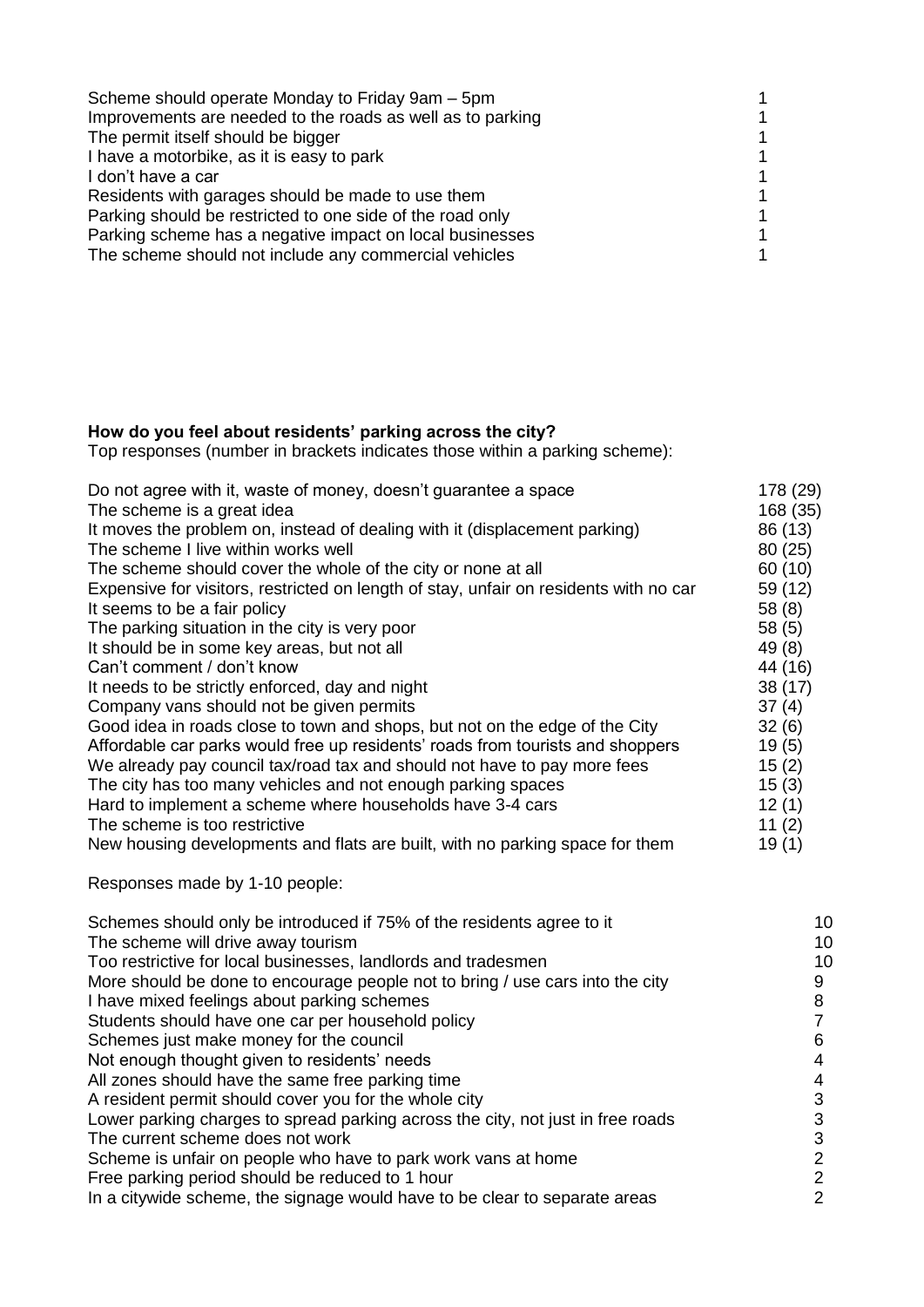| There should be three hours of free parking                              |  |
|--------------------------------------------------------------------------|--|
| If the whole city has residents' parking, where will non-residents park? |  |
| Scheme makes it impossible for people to move freely around the city     |  |
| Everyone should be able to park their car outside their house            |  |
| The scheme is not fair on students                                       |  |
| I don't think the schemes will last                                      |  |
| Permits should cover the whole city, free for disabled people            |  |
| Paint individual parking bays                                            |  |
| Scheme is a good idea for weekdays                                       |  |
| Those paying council tax for garages would be penalised by a scheme      |  |
| I do not agree to having to pay to change/amend a permit                 |  |
| The zones are too small                                                  |  |
| Residents should be made to use their garages                            |  |
| There should be no charge for a second vehicle                           |  |
| Parking is not too bad                                                   |  |
| Tax payers should get free parking on the seafront                       |  |
| Two hours' free parking doesn't help with football traffic on match days |  |

### **How do you think residents' parking schemes can be improved?**

Top responses (number in brackets indicates those within a parking scheme):

| Commercial vehicles should not be allowed to park on residential streets     | 154 (20) |
|------------------------------------------------------------------------------|----------|
| Residents' Parking should be citywide or scrapped altogether                 | 141 (23) |
| Cancel the residents' parking scheme                                         | 131 (25) |
| Stronger enforcement of the parking schemes day and night                    | 87 (55)  |
| Each household should have one free permit for visitors to use               | 84 (32)  |
| Unable to comment / Don't know                                               | 50(5)    |
| No improvements needed                                                       | 49 (24)  |
| Residents should be able to park in any zone in the city, not just their own | 32(11)   |
| Bays should be marked per house to prevent bad parking                       | 30(9)    |
| Parking restrictions should only be in place evenings and weekends           | 24(3)    |
| Make it easier and cheaper to buy visitor permits; online would work well    | 21(9)    |
| Only put in residents' parking where necessary and residents agree           | 18(3)    |
| Maximum of two permits per household                                         | 17(4)    |
| Inexpensive council-run car parks across the city                            | 16(4)    |
| Park and Ride / Secure parking for commercial vehicles                       | 15(3)    |
| Parking should be increased to 3-4 hours; two not enough                     | 15(6)    |
| One free permit per household, then a lot more for additional permits        | 14(3)    |
| Reduce the free parking for non-residents to one hour                        | 13(11)   |
| Flats should not be allowed to be built without relevant parking             | 12(0)    |
| Schemes are only needed in shopping and tourist areas, and Seafront          | 11(3)    |
| Responses made by 1-10 people:                                               |          |

| We want residents' parking in our road                                  | 10 |
|-------------------------------------------------------------------------|----|
| More focus on transport improvements and cycling options                | 9  |
| The university should provide parking or Park & Ride for students       |    |
| Encourage people to use their off-road parking                          | 8  |
| Do not issue permits to students                                        | 8  |
| There should be no limit on permits allowed                             |    |
| Tradesmen should have permits so they don't pass on the cost to clients |    |
| Implement more one-way systems                                          | 5  |
| One permit per household                                                | 5  |
| There should be one parking bay allocated to each house                 |    |
| The amount of permits per household should be capped                    |    |
| All zones across the city should have the same restrictions             |    |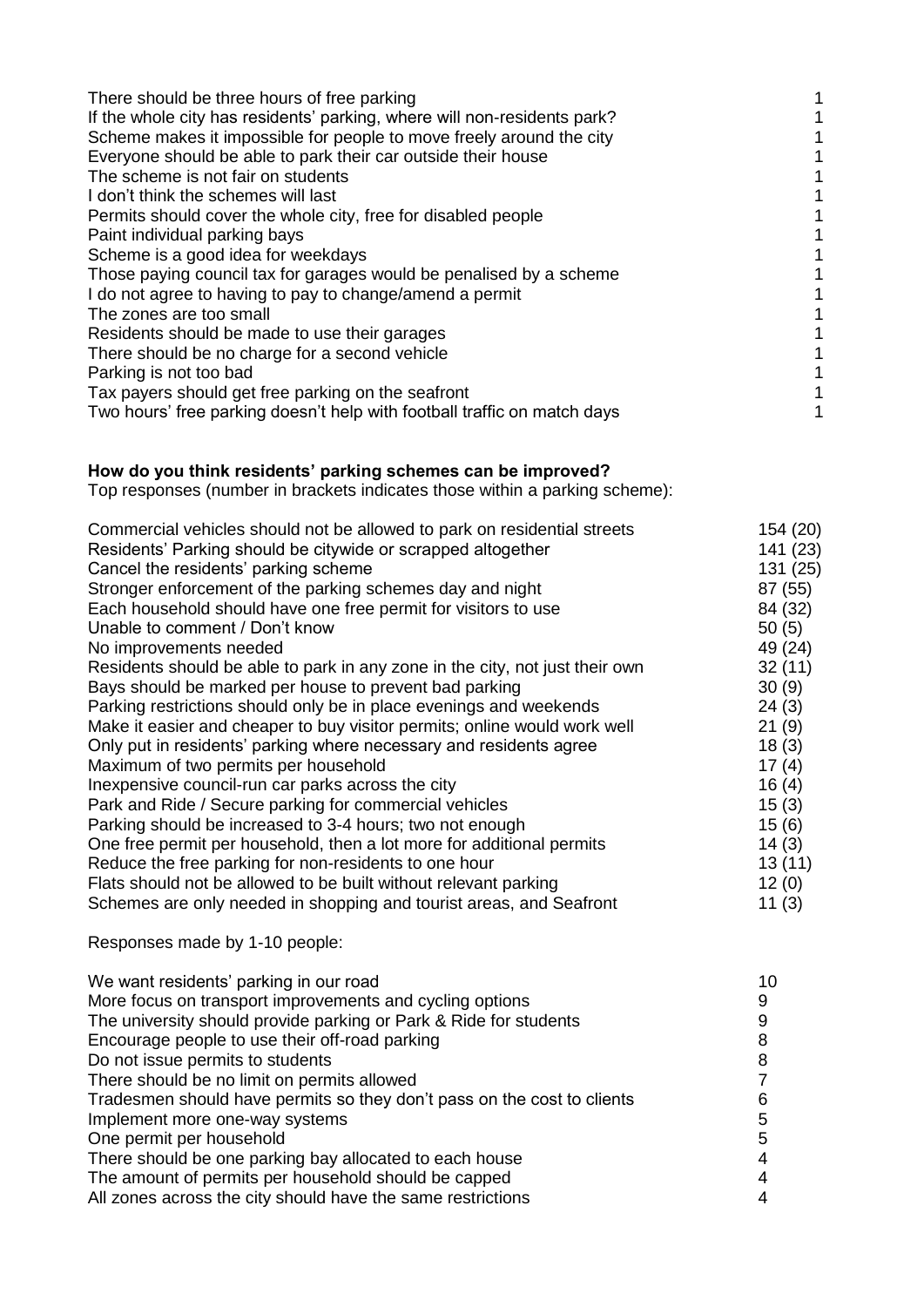| No parking 9am-11am and 4pm - 6pm to prevent all day parking but still allow for visitors 4 |                           |
|---------------------------------------------------------------------------------------------|---------------------------|
| Tax rebate or similar for not owning a car in the city                                      | 3                         |
| Reduce permit fees                                                                          | $\ensuremath{\mathsf{3}}$ |
| Make QA car park cheaper so visitors do not use residents' roads                            | 3                         |
| Increase visitor time around Fratton Park to three hours                                    | $\overline{c}$            |
| Listen to residents' views before implementing a scheme                                     |                           |
| Leave sections of the street as free parking                                                |                           |
| Remove residents' parking from business areas                                               |                           |
| Students should be able to obtain permits more easily                                       |                           |
| Residents permits should be per road, not per zone                                          |                           |
| Do not charge for permits                                                                   | 2222222                   |
| Exclude public holidays from the scheme                                                     |                           |
| Issue six-hour visitor parking permits                                                      |                           |
| Introduce a tax based on the length of vehicles                                             | 1                         |
| Use school playgrounds for parking, evenings and weekends                                   | 1                         |
| Effective policing during school times                                                      | 1                         |
| Residents just outside zones should be allowed to apply for permits                         | 1                         |
| Make it easier for people who have to bring home a work van                                 |                           |
| Implement schemes that operate at certain times. 24/7 not needed                            |                           |
| Limit the amount of vehicles per household                                                  |                           |
| Base decisions on other large cities and their solutions                                    |                           |
| Have a residents' complaint line                                                            |                           |
| Hold a public community meeting instead of letters through post                             |                           |
| Free parking at the seafront                                                                |                           |
| Increase the cost for a third permit                                                        | 1                         |
| Reduce the cost for the second permit                                                       | 1                         |
| After 6pm and on weekends should be unrestricted                                            | 1                         |
| Seasonal restrictions (Sept – May) when parking is a problem                                | 1                         |
| Planning permission for anyone who wants to convert their frontage                          |                           |
| Charge businesses and residents the same for permits                                        |                           |
| Parking for the King's Theatre needs to be addressed                                        |                           |
| Painted parking bays are unnecessary                                                        |                           |
| Ensure vehicles have valid tax/insurance before issuing permits                             |                           |
| Different coloured permits for different zones                                              |                           |
| Ensure motorcycles are parked off-road                                                      | 1                         |
| Taxis should not be allowed residents' permits                                              |                           |
| Regular consultation with residents                                                         |                           |
| Find out many vehicles per house from DVLA and issue that many permits                      |                           |
| Ensure that trailers do not park on the street                                              |                           |
| Tighter restrictions around train stations                                                  |                           |
| Underground car park at Southsea Common                                                     |                           |
| Fewer double yellow lines                                                                   |                           |
| Fenced car park for residents that only residents have a key for                            |                           |
| Widen the roads to accommodate more parking                                                 |                           |
| No "free" parking anywhere. No permit = no parking                                          | 1                         |
| Residents living in their property more than one year should have more say                  | 1                         |
|                                                                                             |                           |

## **Further comments**

Top responses (number in brackets indicates those within a parking scheme):

Employees should not bring home commercial/work vans/lorries, they should be left at a work depot - or have a park and ride scheme for commercial vans 108 (4) The scheme should be citywide or scrapped  $41 (3)^{2}$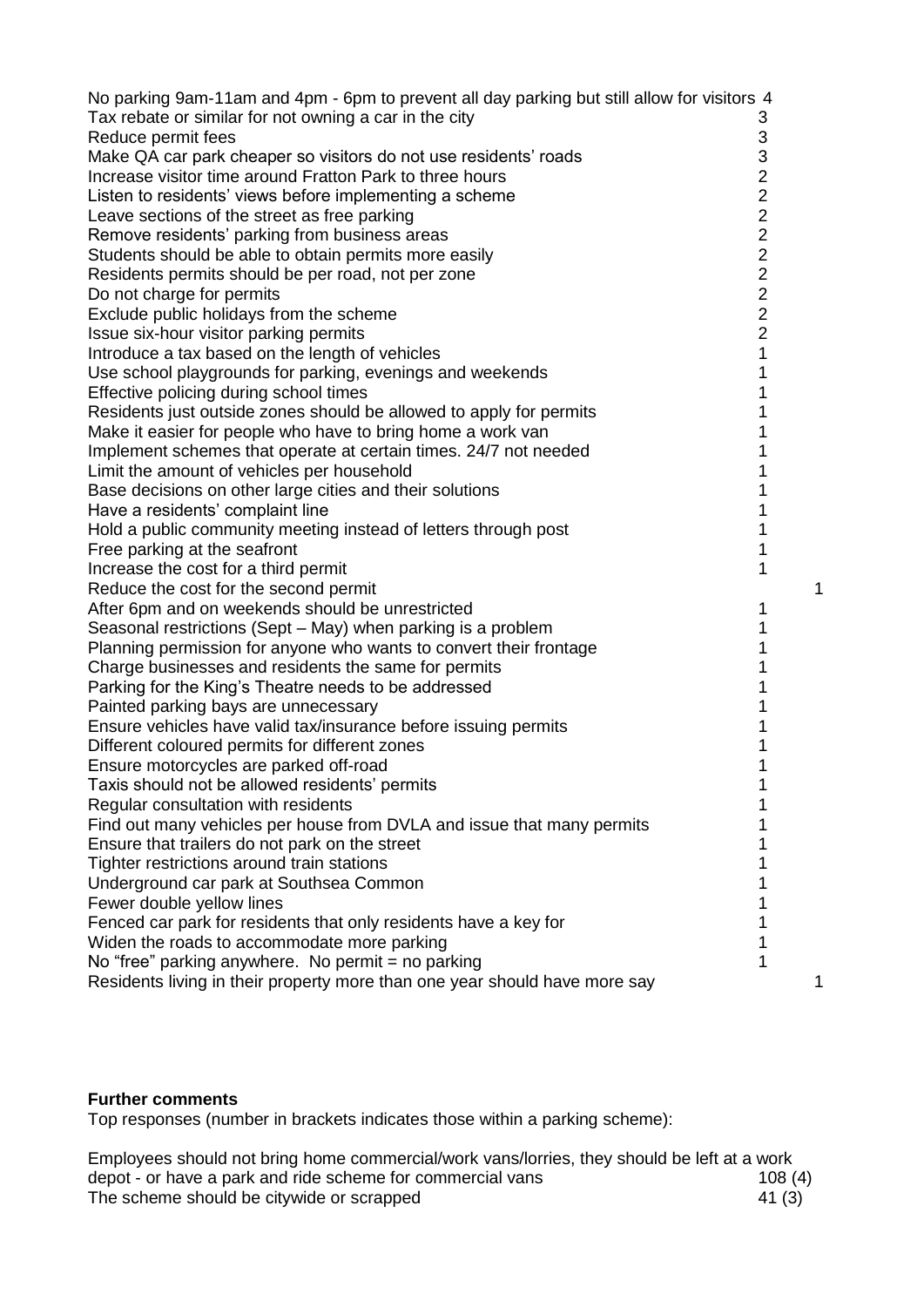| I vote against the residents parking schemes: they do not work                                                                                                                                   | 37(0)   |
|--------------------------------------------------------------------------------------------------------------------------------------------------------------------------------------------------|---------|
| Free visitor permit per house, paying unfair / senior citizens can't afford for people to visit 34 (17)<br>The university needs to provide student parking or the students should not be allowed |         |
| to bring their cars into the city                                                                                                                                                                | 23(8)   |
| The scheme needs to be 'policed' better and more often, people park for days without<br>getting a ticket, especially in the evenings when problems occur                                         | 32(11)  |
| Cheaper, more effective public transport would stop people using cars/reduce no. of cars 19 (2)<br>Flats should not be built/Houses converted into flats if they can't provide adequate          |         |
| parking for their residents                                                                                                                                                                      | 16(2)   |
| I am very happy with the residents parking scheme in my road                                                                                                                                     | 15 (15) |
| We should have a permanent park and ride, just outside the city                                                                                                                                  | 15(3)   |
| Bays should be marked out for each individual house, to stop people parking badly                                                                                                                | 15(2)   |
| Scratch cards should be easily available and for shorter periods, e.g. three or four hours,                                                                                                      |         |
| 25p each and you can buy them in packs of 10 (sell online?)                                                                                                                                      | 12(9)   |
| We need affordable car parks, £2 for the whole day                                                                                                                                               | 12(1)   |
| It is a money making scheme                                                                                                                                                                      | 12(1)   |
| I have to park far away, which means lots of walking late at night, which is dangerous                                                                                                           | 12(1)   |
| I would like the residents parking in my road                                                                                                                                                    | 11(0)   |
| Responses made by 1-10 people:                                                                                                                                                                   |         |
| Scheme has been introduced recently and did not improve the parking situation                                                                                                                    | 9(8)    |
| Detrimental effect on small local businesses, especially Kings Theatre and Albert Road<br>shops/pubs/restaurants                                                                                 | 7(3)    |
| Staff at the hospital should have free/cheap parking, so that they do not park in                                                                                                                |         |
| residential streets                                                                                                                                                                              | 7(3)    |
| People should be encouraged/forced to use their off road parking, to free up road                                                                                                                |         |
| parking space                                                                                                                                                                                    | 6(0)    |
| Portsmouth is not big enough to accommodate everyone owning a car or two!                                                                                                                        | 6(3)    |
| The parking situation in Southsea is so bad we are considering moving                                                                                                                            | 6(2)    |
| Residents parking scheme should be throughout Portsmouth and residents are allowed                                                                                                               |         |
| to park anywhere within Portsmouth, no restrictions                                                                                                                                              | 6(0)    |
| I do not know enough about the schemes to be able to comment                                                                                                                                     | 4(2)    |
| Must ensure that disabled bays are still necessary for their owners                                                                                                                              | 4(0)    |
| People need to work to make ends meet, some have to bring home work vans: that's life 3 (0)                                                                                                      |         |
| I live opposite a school, would teachers get a permit for our road?                                                                                                                              | 3(0)    |
| The residents parking scheme seems like a good idea                                                                                                                                              | 3(0)    |
| People with off road parking won't vote for the scheme: unfair on those who have none                                                                                                            | 3(0)    |
| If you change your car you shouldn't have to pay for a new permit                                                                                                                                | 2(2)    |
| Maximum two permits should be issued per household, or they should incur a large fee                                                                                                             | 2(0)    |
| More cycle lanes, to encourage people to cycle and feel safe when they do so                                                                                                                     | 2(0)    |
| Roads with permits are now empty, cars overflow into streets without permit parking                                                                                                              | 2(0)    |
| Diagonal parking on side of the street and normal parking on the other improves parking 2 (0)                                                                                                    |         |
|                                                                                                                                                                                                  |         |

The comments below were each made by one respondent:

The survey will make it possible to make an informed decision as to whether local problems can be solved by residents' parking schemes

A car was left outside my address unattended for three months

I think the survey is biased and unfair, the majority of people do not want the scheme

Tradesman should have a permit that allows them to work during the day

Have a clear strategy that ties in with the city's regeneration, tourism, planning, environmental strategies and plans

Put the council tax towards centres for young mums and the elderly